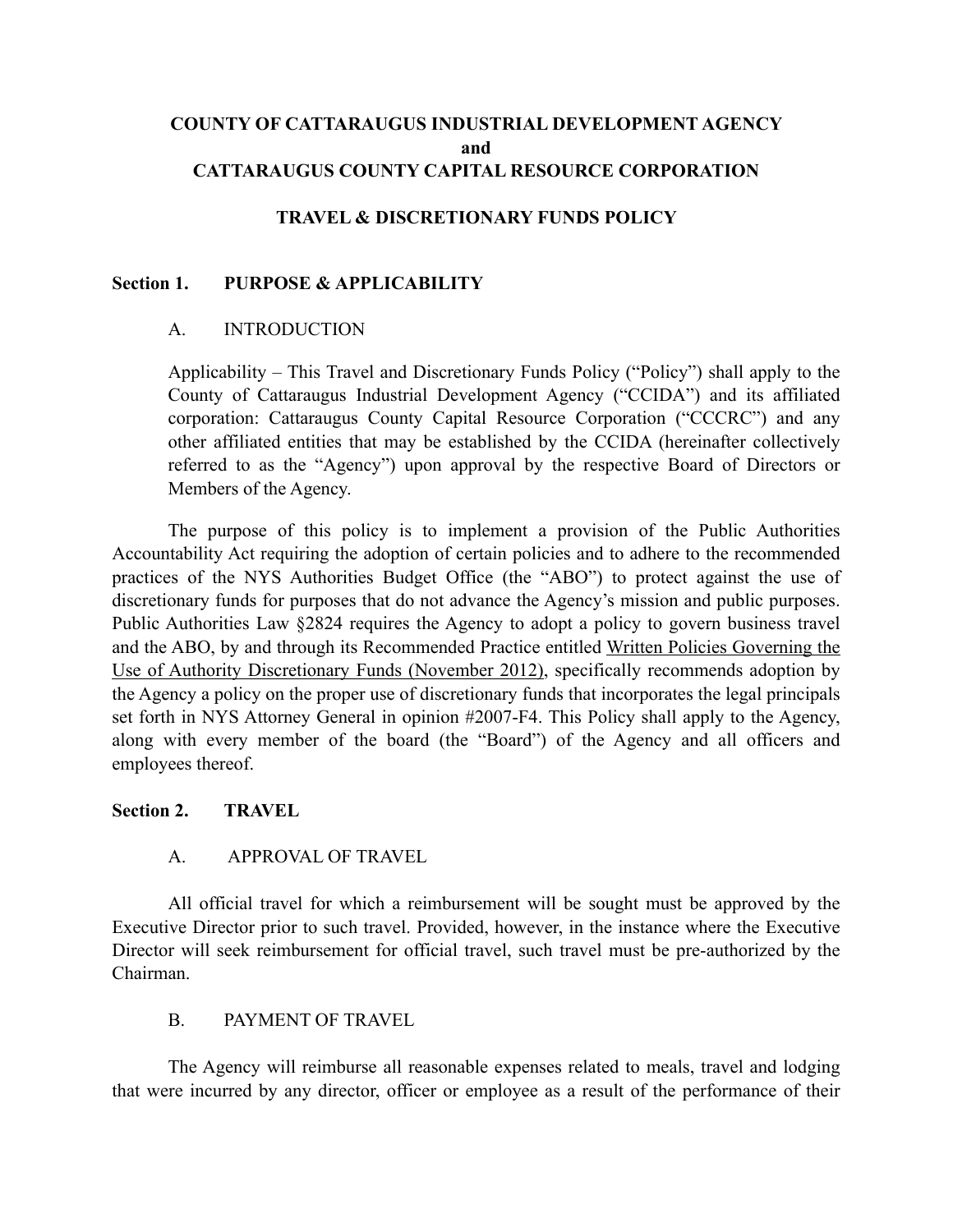official duties. All official travel shall be properly authorized, reported and reimbursed. Under no circumstances shall expenses for personal travel be charged to, or temporarily funded by the Agency. It is the traveler's responsibility to report his or her travel expenses in a responsible and ethical manner, in accordance with this policy.

# C. TRAVEL EXPENSES

Travelers may use their private vehicle for business purposes if it is less expensive than renting a car, taking a taxi, or using alternative transportation, or if it saves time. The traveler will be reimbursed at a standard mileage reimbursement rate.

Meals will be reimbursed at actual expense or a per diem rate, whichever is less. Lodging will be reimbursed at actual expense up to certain daily rate caps established for various locations. The applicability of such caps shall be determined on a case by case basis talking into consideration availability of lodging and other extenuating circumstances.

Reimbursement for miscellaneous expenses shall be determined on a case by case basis. Mileage rates, per diem allowances and lodging caps will be established and from time to time amended by the Executive Director or his or designee. All expense reimbursement determinations made pursuant to this paragraph C. shall be made by the Executive Director or his or her designee.

### **Section 3. DISCRETIONARY FUNDS**

# A. USE OF DISCRETIONARY FUNDS

The expenditure of Agency funds must relate directly to an enumerated power, duty or purpose of the Agency. Therefore, the use of discretionary funds shall be limited to expenditures that directly benefit the Agency in advancing its mission and public purposes. Discretionary funds shall not be used in a manner that primarily benefits the individual board member, officer or employee.

# B. PRIOR APPROVAL

All expenditures of discretionary funds shall be approved by the Executive Director prior to such expenditure. Provided, however, in the instance where the Executive Director will seek an expenditure of discretionary funds, such expenditure shall be pre-authorized by the Chairman of the Agency. The Executive Director or the Chairman, as the case may be, shall review the proposed use of funds and reasonably determine whether such use (i) primarily benefits the Agency as opposed to an individual board member, officer or employee and (ii) directly advances the mission and public purpose of the Agency. Scrutiny of all expenses will be guided by judgement relating to the relevance of such costs and the benefits which may accrue from such activities.